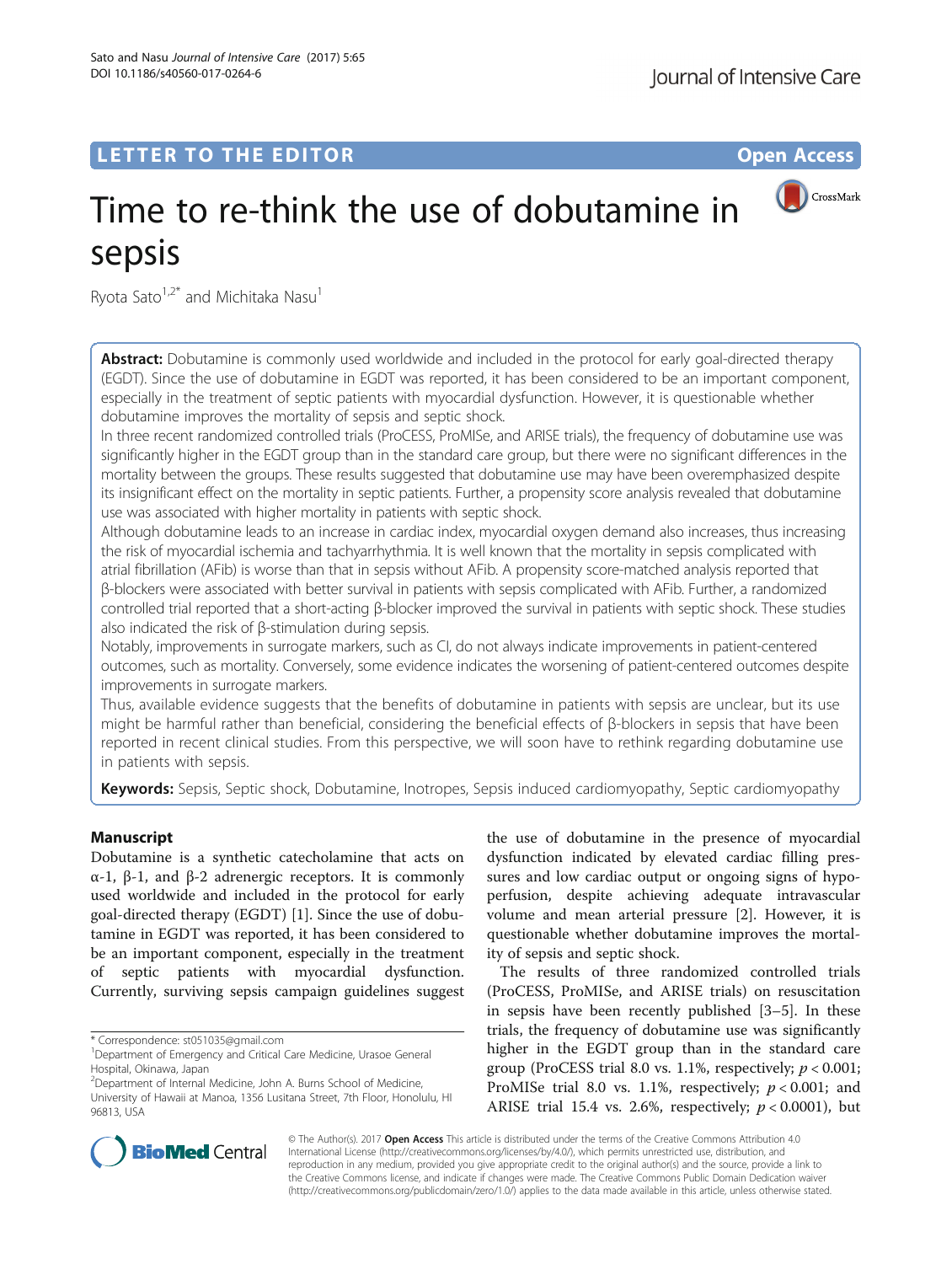<span id="page-1-0"></span>there were no significant differences in the mortality between the groups. Although recent meta-analysis of randomized trials suggested inodilators such as levosimendan and dobutamine might improve the survival in septic patients [[6\]](#page-2-0), most studies comparing inotropes included in this study were small single center studies, and we have to be careful to interpret the results. Furthermore, the biggest randomized controlled trial showed no benefit of levosimendan in mortality or prevention for organ dysfunction in septic patients [\[7](#page-2-0)]. These results suggested that use of inotropes may have been overemphasized despite its insignificant effect on the mortality in patients with sepsis. Further, a propensity score analysis revealed that dobutamine use was associated with higher mortality in patients with septic shock [[8\]](#page-2-0).

Conversely, in patients with low cardiac index (CI), the benefit of dobutamine use continues to be unclear. Vieillard-Baron et al. reported simultaneous Doppler echocardiographic measurement of CI and left ventricular ejection fraction (LVEF) in patients with septic shock and estimated the association between them using the following formula:  $CI = (0.05 \times LVEF) + 0.73$  [[9\]](#page-2-0). According to this formula, LVEF of 35% is associated with a CI of 2.5, which is the lower threshold of the normal CI range. Because maintaining supranormal CI using dobutamine is not associated with better survival [\[10](#page-2-0)], LVEF of 35%, but not < 35%, may be sufficient, and a relatively low LVEF (35–50%) may not be associated with mortality. The population with LVEF  $<$  35% (CI $<$  2.5) represents a small percentage of patients with septic shock and may be more likely to benefit from dobutamine use. However, a meta-analysis reported that dobutamine did not improve the mortality in patients with severe heart failure, both in outpatient and inpatient settings [\[11](#page-2-0)]. In this study, mean CI ranged from 1.7 to 2.5 and mean LVEF from 20 to 35%, suggesting that dobutamine use may not be effective even in patients with low CI. Since β-1 receptor is known to be downregulated in patients with heart failure [\[12\]](#page-2-0), we have to be careful to interpret this result. However, even among septic patients, myocardial adrenergic responsiveness is considered to be depressed [[13\]](#page-2-0). Therefore, the use of dobutamine in septic patients may not be effective as well as patients with severe heart failure.

Further, previous randomized control trials reported that maintaining higher CI than normal with dobutamine did not affect mortality while dobutamine success-fully elevated CI even in patients with normal CI [[10](#page-2-0), [14\]](#page-2-0). Although dobutamine leads to an increase in CI and splanchnic blood flow [\[15](#page-2-0)], myocardial oxygen demand also increases, thus increasing the risk of myocardial ischemia and tachyarrhythmia [[16\]](#page-2-0). It is well known that the mortality in sepsis complicated with atrial fibrillation (AFib) is worse than that in sepsis without AFib [[17\]](#page-2-0). A propensity score-matched analysis reported that β-blockers were associated with better survival in patients with sepsis complicated with AFib [[18\]](#page-2-0). Further, a randomized controlled trial reported that a short-acting β-blocker improved the survival in patients with septic shock [[19\]](#page-2-0). These studies also indicated the risk of β-stimulation during sepsis.

Notably, improvements in surrogate markers, such as CI, do not always indicate improvements in patientcentered outcomes, such as mortality. Conversely, some evidence indicates the worsening of patient-centered outcomes despite improvements in surrogate markers.

Thus, available evidence suggests that the benefits of dobutamine in patients with sepsis are unclear, but its use might be harmful rather than beneficial, considering the beneficial effects of β-blockers in sepsis that have been reported in recent clinical studies. From this perspective, we will soon have to rethink regarding dobutamine use in patients with sepsis.

#### Abbreviations

AFib: Atrial fibrillation; CI: Cardiac index; EGDT: Early goal-directed therapy; LVEF: Left ventricular ejection fraction

### Acknowledgements

Not applicable

#### Funding

None

#### Availability of data and materials Not applicable.

#### Authors' contributions

RS was responsible for conception of the letter and drafted and revised the manuscript. MN helped to draft the manuscript. Both authors read and approved the final manuscript.

#### Authors' information

RS is a Japanese board-certified emergency physician. MN is a Japanese board-certified emergency and critical care physician.

#### Ethical approval and consent to participate

Not applicable

#### Consent for publication

Not applicable

#### Competing interests

The authors declare that they have no competing interests.

#### Publisher's Note

Springer Nature remains neutral with regard to jurisdictional claims in published maps and institutional affiliations.

#### Received: 23 October 2017 Accepted: 17 November 2017 Published online: 21 November 2017

#### References

- 1. Rivers E, Nguyen B, Havstad S, Ressler J, Muzzin A, Knoblich B, et al. Early goal-directed therapy in the treatment of severe sepsis and septic shock. N Engl J Med. 2001;345(19):1368–77.
- 2. Rhodes A, Evans LE, Alhazzani W, Levy MM, Antonelli M, Ferrer R, et al. Surviving sepsis campaign: international guidelines for management of sepsis and septic shock: 2016. Intensive Care Med. 2017;43(3):304–77.